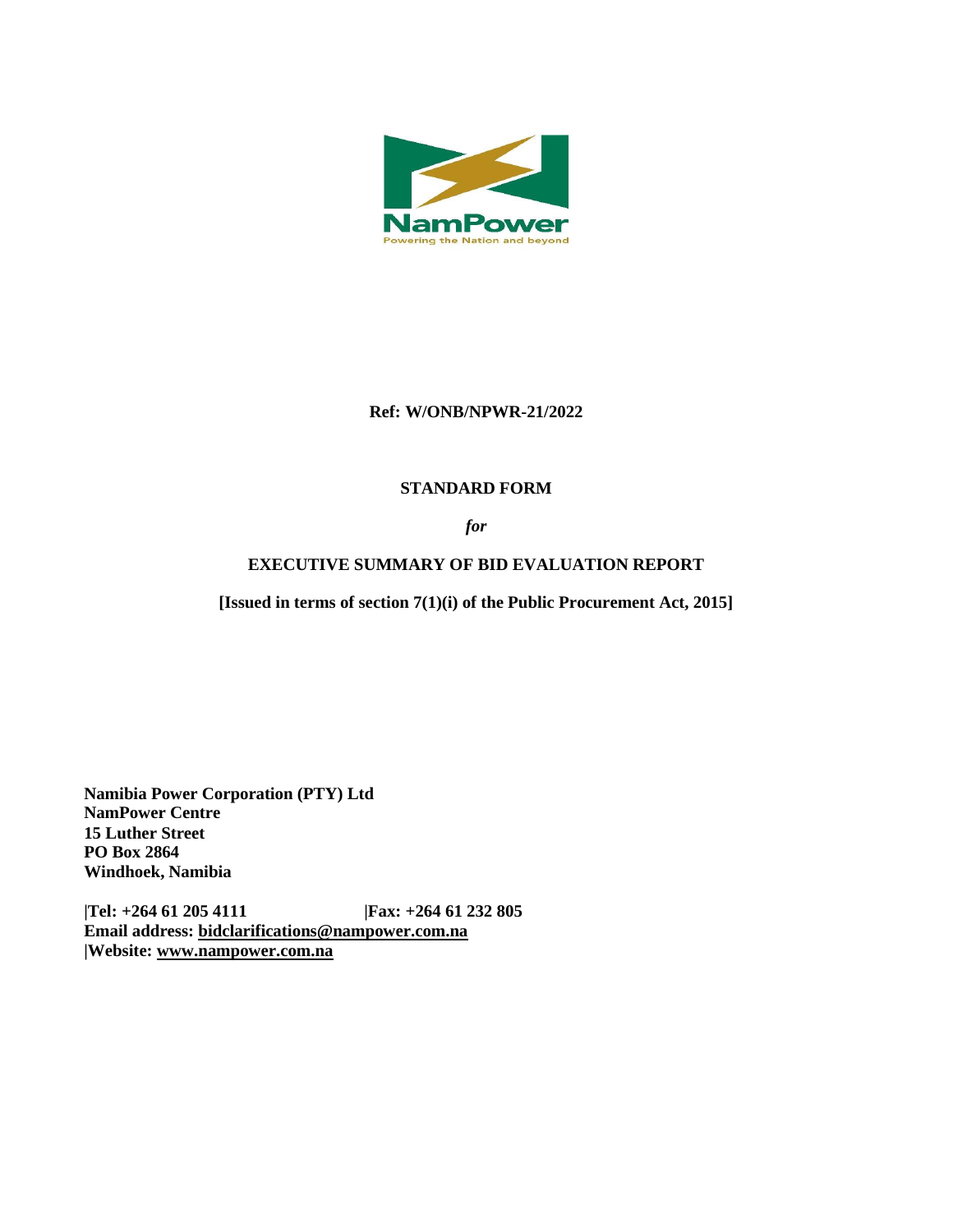### **Executive Summary of Bid Evaluation Report**

### **Project Title**

#### **Reference number of procurement: W/ONB/NPWR-21/2022**

- 1. **Scope of Contract:** Proposed Alterations and Renovations at NamPower Transmission Engineering Centre (NPTEC) Building.
- 2. **Procurement method used:** Open National Bidding
- 3. **Date of Invitation of Bids**: 02 November 2021
- 4. **Closing date for submission of bids:** 03 December 2021
- 5. **Date and place of opening of bids:** 03 December 2021, Omusati Boardroom, 4<sup>th</sup> floor, NPC
- 6. **Number of bids received by closing date:** 3
- **7. Responsiveness of bids:**

| <b>Bidder's Name</b>                                | <b>Pricing at Bid</b><br><b>Opening N\$</b> | <b>Responsive or</b><br>not | Reasons why bid is not responsive                                                                                                                                                                                                                                                                                                       |  |
|-----------------------------------------------------|---------------------------------------------|-----------------------------|-----------------------------------------------------------------------------------------------------------------------------------------------------------------------------------------------------------------------------------------------------------------------------------------------------------------------------------------|--|
|                                                     |                                             | responsive                  |                                                                                                                                                                                                                                                                                                                                         |  |
|                                                     |                                             | (Yes/No)                    |                                                                                                                                                                                                                                                                                                                                         |  |
| Longbeam Investment Holding                         | 4,508,558.55                                | N <sub>o</sub>              | Company has less than 5 years of<br>experience in managing<br>coordinating a multi-disciplinary<br>project involving extension of air-<br>conditioning system (mechanical),<br>electrical, IT network expansion,<br>reconfiguration of furniture and glass<br>partitioning of at least a 1000 square<br>meter of a commercial building. |  |
| Florida Trading CC                                  | 6,094,397.63                                | Yes                         |                                                                                                                                                                                                                                                                                                                                         |  |
| Penatu Trading JV. PMPH &<br><b>Construction CC</b> | 4,259,329.18                                | Yes                         |                                                                                                                                                                                                                                                                                                                                         |  |